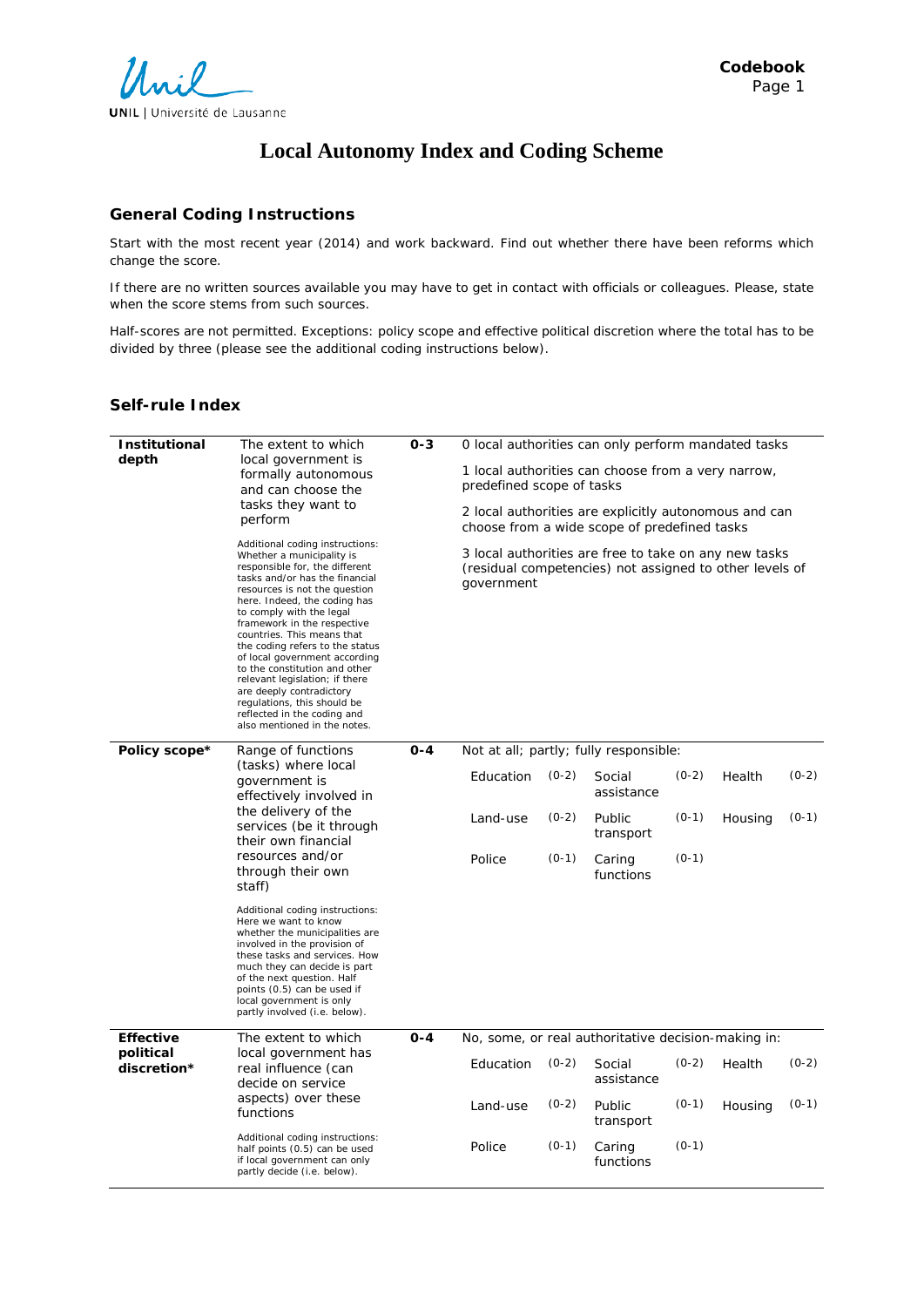

**UNIL** | Université de Lausanne

| Fiscal<br>autonomy                 | The extent to which<br>local government can<br>independently tax its<br>population<br>Additional coding instructions:<br>For this dimension the level of<br>contribution of the tax for<br>local authorities (how much<br>the tax actually yields) has to<br>be clarified in the<br>explanations. | $O - 4$ | 0 local authorities do not set base and rate of any tax                                                                                                                                                        |
|------------------------------------|---------------------------------------------------------------------------------------------------------------------------------------------------------------------------------------------------------------------------------------------------------------------------------------------------|---------|----------------------------------------------------------------------------------------------------------------------------------------------------------------------------------------------------------------|
|                                    |                                                                                                                                                                                                                                                                                                   |         | 1 local authorities set base or rate of minor taxes                                                                                                                                                            |
|                                    |                                                                                                                                                                                                                                                                                                   |         | 2 local authorities set rate of one major tax (personal<br>income, corporate, value added, property or sales tax)<br>under restrictions stipulated by higher levels of<br>government                           |
|                                    |                                                                                                                                                                                                                                                                                                   |         | 3 local authorities set rate of one major tax (personal<br>income, corporate, value added, property or sales tax)<br>with few or no restrictions                                                               |
|                                    |                                                                                                                                                                                                                                                                                                   |         | 4 local authorities set base and rate of more than one<br>major tax (personal income, corporate, value added,<br>property or sales tax)                                                                        |
| <b>Financial</b><br>transfer       | The proportion of<br>unconditional financial<br>transfers to total<br>financial transfers<br>received by the local<br>government                                                                                                                                                                  | $0 - 3$ | O conditional transfers are dominant (unconditional $= 0$ -<br>40% of total transfers)                                                                                                                         |
| system                             |                                                                                                                                                                                                                                                                                                   |         | 1 there is largely a balance between conditional and<br>unconditional financial transfers (unconditional $=$ 40-<br>60%)                                                                                       |
|                                    |                                                                                                                                                                                                                                                                                                   |         | 2 unconditional financial transfers are dominant<br>(unconditional = $60-80%$ )                                                                                                                                |
|                                    |                                                                                                                                                                                                                                                                                                   |         | 3 nearly all transfers are unconditional (unconditional =<br>80-100%)                                                                                                                                          |
| <b>Financial self-</b><br>reliance | The proportion of local<br>government revenues<br>derived from<br>own/local sources<br>(taxes, fees, charges)                                                                                                                                                                                     | $0 - 3$ | 0 own sources yield less than 10% of total revenues                                                                                                                                                            |
|                                    |                                                                                                                                                                                                                                                                                                   |         | 1 own sources yield 10-25%                                                                                                                                                                                     |
|                                    |                                                                                                                                                                                                                                                                                                   |         | 2 own sources yield 25-50%                                                                                                                                                                                     |
|                                    | Additional coding instructions:<br>A shared tax collected by<br>central government and over<br>which local government has<br>no influence, has to be<br>regarded as financial transfer.<br>Please, make a note in your<br>country report if this is the<br>case.                                  |         | 3 own sources yield more than 50%                                                                                                                                                                              |
| <b>Borrowing</b>                   | The extent to which                                                                                                                                                                                                                                                                               | $0 - 3$ | 0 local authorities cannot borrow                                                                                                                                                                              |
| autonomy                           | local government can<br>borrow                                                                                                                                                                                                                                                                    |         | 1 local authorities may borrow under prior authorization<br>by higher-level governments and with one or more of<br>the following restrictions:                                                                 |
|                                    |                                                                                                                                                                                                                                                                                                   |         | a. golden rule (e. g. no borrowing to cover current<br>account deficits)                                                                                                                                       |
|                                    |                                                                                                                                                                                                                                                                                                   |         | b. no foreign borrowing or borrowing from the regional<br>or central bank only                                                                                                                                 |
|                                    |                                                                                                                                                                                                                                                                                                   |         | c. no borrowing above a ceiling, absolute level of<br>subnational indebtedness, maximum debt-service ratio<br>for new borrowing or debt brake mechanism                                                        |
|                                    |                                                                                                                                                                                                                                                                                                   |         | d. borrowing is limited to specific purposes                                                                                                                                                                   |
|                                    |                                                                                                                                                                                                                                                                                                   |         | 2 local authorities may borrow without prior<br>authorization and under one or more of a), b), c) or d)                                                                                                        |
|                                    |                                                                                                                                                                                                                                                                                                   |         | 3 local authorities may borrow without restriction<br>imposed by higher-level authorities                                                                                                                      |
| Organisational                     | The extent to which<br>local government is<br>free to decide about<br>its own organisation<br>and electoral system                                                                                                                                                                                | $0 - 4$ | Local Executive and election system:                                                                                                                                                                           |
| autonomy                           |                                                                                                                                                                                                                                                                                                   |         | O local executives are appointed by higher-level<br>authorities and local authorities cannot determine core<br>elements of their political systems (electoral districts,<br>number of seats, electoral system) |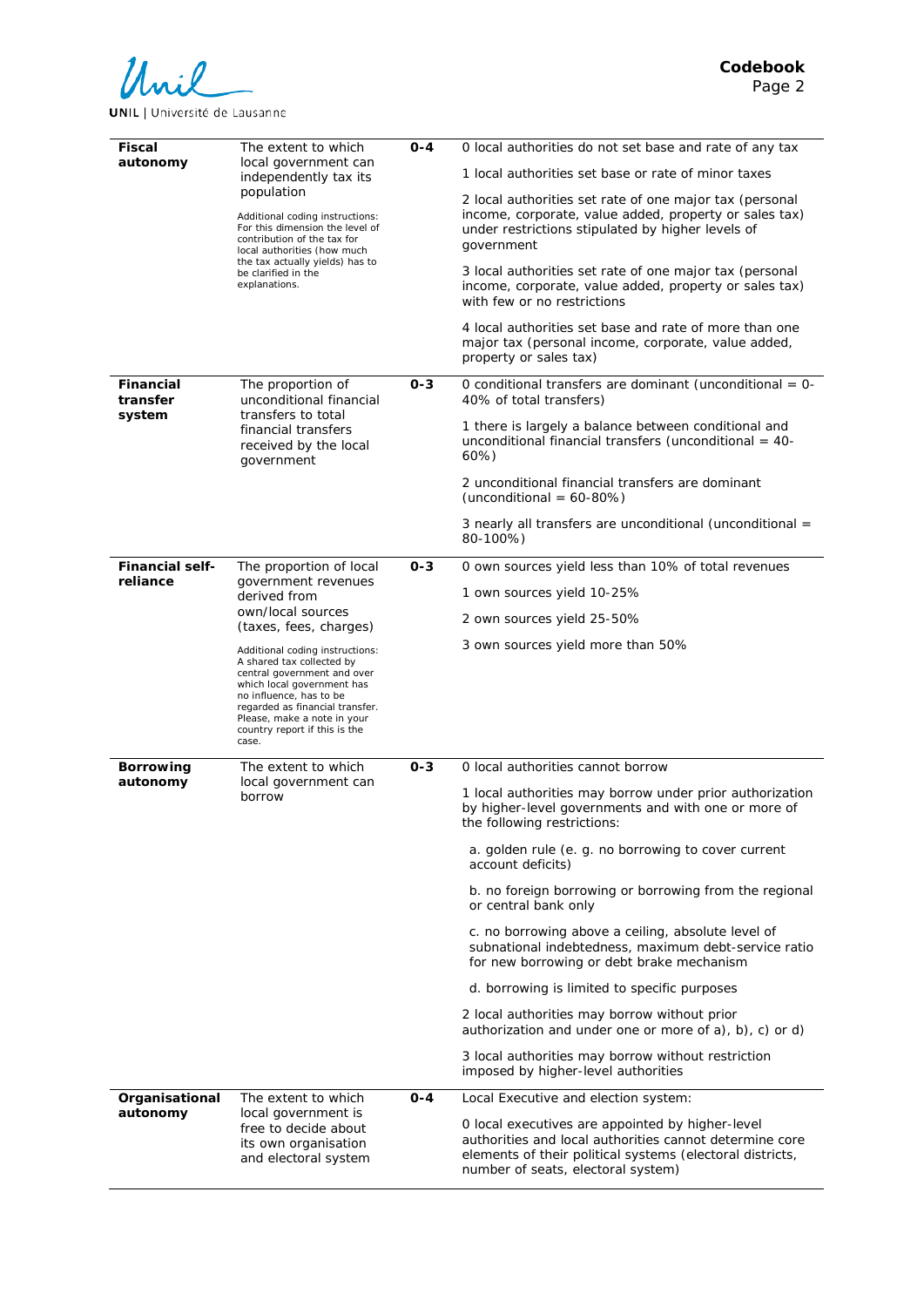| Self-rule<br>$0 - 28$ | country (the sum of all the indicators above)                                | The overall self-rule enjoyed by local government in X                                                          |
|-----------------------|------------------------------------------------------------------------------|-----------------------------------------------------------------------------------------------------------------|
|                       | Choose their<br>organisational structure<br>$(0-0.5)$                        | Establish legal entities<br>and municipal<br>enterprises (0-0.5)                                                |
|                       | Hire their own staff<br>$(0-0.5)$                                            | Fix the salary of their<br>employees (0-0.5)                                                                    |
|                       | Local authorities:                                                           |                                                                                                                 |
|                       | Staff and local structures:                                                  |                                                                                                                 |
|                       | electoral system                                                             | 2 executives are elected by the citizens or the council<br>and the municipality may decide some elements of the |
|                       | 1 executives are elected by the municipal council or<br>directly by citizens |                                                                                                                 |

## **Interactive rule Index**

| Legal protection              | <i>Existence of</i><br>constitutional or<br>legal means to assert<br>local autonomy<br>This dimension is related to<br>the $§$ 4.1 and 11 in the<br>European Charter of Local<br>Self-Government | $O - 3$  | 0 no legal remedy for the protection of local autonomy<br>exists<br>1 constitutional clauses or other statutory regulations<br>protect local self-government<br>2 local authorities have recourse to the judicial system<br>to settle disputes with higher authorities (e.g. through<br>constitutional courts, administrative courts or tribunals,<br>or ordinary courts)<br>3 remedies of types 1 and 2 above, plus other means<br>that protect local autonomy such as e.g. listing of all<br>municipalities in the constitution or the impossibility to<br>force them to merge |
|-------------------------------|--------------------------------------------------------------------------------------------------------------------------------------------------------------------------------------------------|----------|----------------------------------------------------------------------------------------------------------------------------------------------------------------------------------------------------------------------------------------------------------------------------------------------------------------------------------------------------------------------------------------------------------------------------------------------------------------------------------------------------------------------------------------------------------------------------------|
| Administrative<br>supervision | Unobtrusive<br>administrative<br>supervision of local<br>government<br>This dimension is related to<br>the § 8 in the European<br>Charter of Local Self-<br>Government                           | $0 - 3$  | 0 administrative supervision reviews legality as well as<br>merits/expediency of municipal decisions<br>1 administrative supervision covers details of accounts<br>and spending priorities<br>2 administrative supervision only aims at ensuring<br>compliance with law (legality of local decisions)<br>3 there is very limited administrative supervision                                                                                                                                                                                                                      |
| Central or<br>regional access | To what extent local<br>authorities are<br>consulted to<br>influence higher level<br>governments' policy-<br>making                                                                              | $0 - 3$  | 0 local authorities are never consulted by higher level<br>governments and there are no formal mechanisms of<br>representation<br>1 local authorities are consulted and/or have access to<br>higher-level decision-making through formal<br>representation but influence is limited<br>2 local authorities are regularly consulted through<br>permanent consultation channels and have substantial<br>influence<br>3 local authorities are either consulted or have access<br>to higher-level decision-making through formal<br>representation; and substantial influence        |
| Interactive rule              |                                                                                                                                                                                                  | $0 - 9$  | The overall interactiverule enjoyed by local government<br>in X country (the sum of all the three indicators above)                                                                                                                                                                                                                                                                                                                                                                                                                                                              |
| LA                            |                                                                                                                                                                                                  | $0 - 37$ | The combined autonomy of local authorities (the sum<br>of all indicators)                                                                                                                                                                                                                                                                                                                                                                                                                                                                                                        |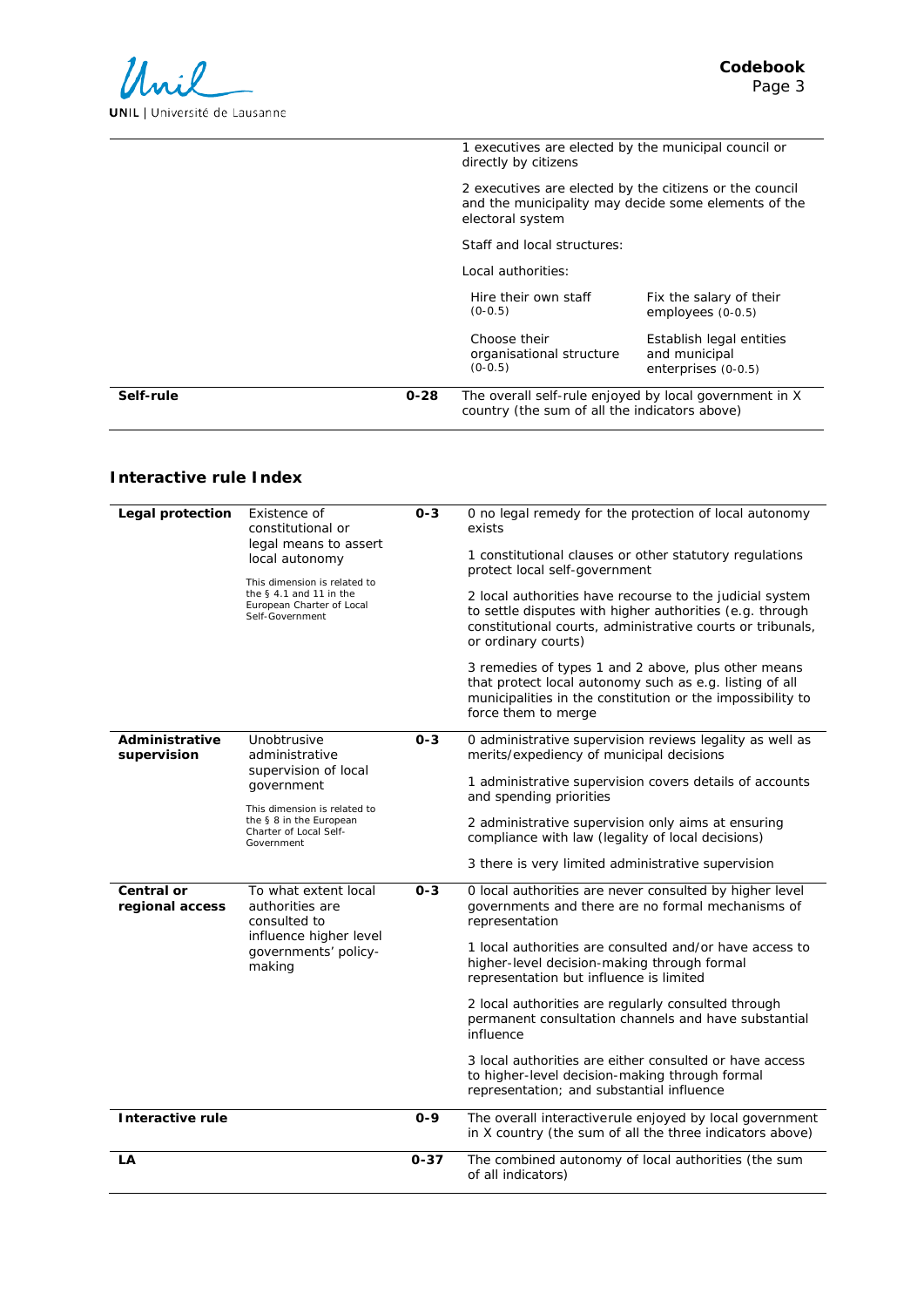

### **Additional coding instructions**

### **Policy scope (0-4)**

*Range of functions (tasks) where local government is effectively involved in the delivery of the services (be it through their own financial resources and/or through their own staff)*

You can use half points (0.5) if local government is only partly involved, this also applies for the different items in Education, Social assistance, Health and Land use planning (please see the "PS"\_tab in the Excel file).

| Education<br>$(0-2)$            | Refers to primary<br>education<br>Refers to economic<br>and other help to<br>destitute people<br>('poverty relief');<br>social insurance (e.g.<br>unemployment<br>benefits) is excluded<br>Refers to primary<br>health services | + 1 point if the local government is fully responsible for the<br>construction and/or the maintenance of school buildings                                                                 |
|---------------------------------|---------------------------------------------------------------------------------------------------------------------------------------------------------------------------------------------------------------------------------|-------------------------------------------------------------------------------------------------------------------------------------------------------------------------------------------|
|                                 |                                                                                                                                                                                                                                 | + 1 point if the local government is fully responsible for<br>teachers' employment and payment                                                                                            |
|                                 |                                                                                                                                                                                                                                 | +1 point if the local government is fully responsible for<br>providing poverty relief                                                                                                     |
| Social<br>assistance<br>$(0-2)$ |                                                                                                                                                                                                                                 | + 1 points if the local government is fully responsible for other<br>social security/protection services                                                                                  |
| Health                          |                                                                                                                                                                                                                                 | + 1 point if the local government is fully responsible for the<br>construction and/or the maintenance of clinics or health<br>centres (not hospitals or specialized health services)      |
| $(0-2)$                         |                                                                                                                                                                                                                                 | + 1 point if the local government is fully responsible for<br>doctors' employment and payment                                                                                             |
| Land use<br>$(0-2)$             | Refers to building<br>permits and zoning                                                                                                                                                                                        | + 1 point if the local government is fully responsible for<br>administering building permits                                                                                              |
|                                 |                                                                                                                                                                                                                                 | + 1 point if the local government is fully responsible for<br>administering zoning                                                                                                        |
| Public<br>transport<br>$(0-1)$  | Refers to public<br>transport services<br>(not roads, streets,                                                                                                                                                                  | 1 point if the local government is fully responsible for public<br>transport services<br>(0.5 point if the local government is partly responsible for                                     |
|                                 | street lights, etc.)                                                                                                                                                                                                            | public transport services)                                                                                                                                                                |
| Housing<br>$(0-1)$              | Refers to housing<br>and town<br>development                                                                                                                                                                                    | 1 point if the local government is fully responsible for housing<br>and town development<br>(0.5 point if the local government is partly responsible for<br>housing and town development) |
| Police<br>$(0-1)$               | Refers to traffic<br>police and public<br>order police                                                                                                                                                                          | 1 point if the local government is fully responsible for police<br>(0.5 point if the local government is partly responsible for<br>police)                                                |
| Caring<br>functions<br>$(0-1)$  | Refers to<br>kindergartens,<br>services for the<br>elderly or<br>handicapped people,<br>etc.                                                                                                                                    | 1 point if the local government is fully responsible for<br>delivering caring functions<br>(0.5 point if the local government is partly responsible for<br>delivering caring functions)   |